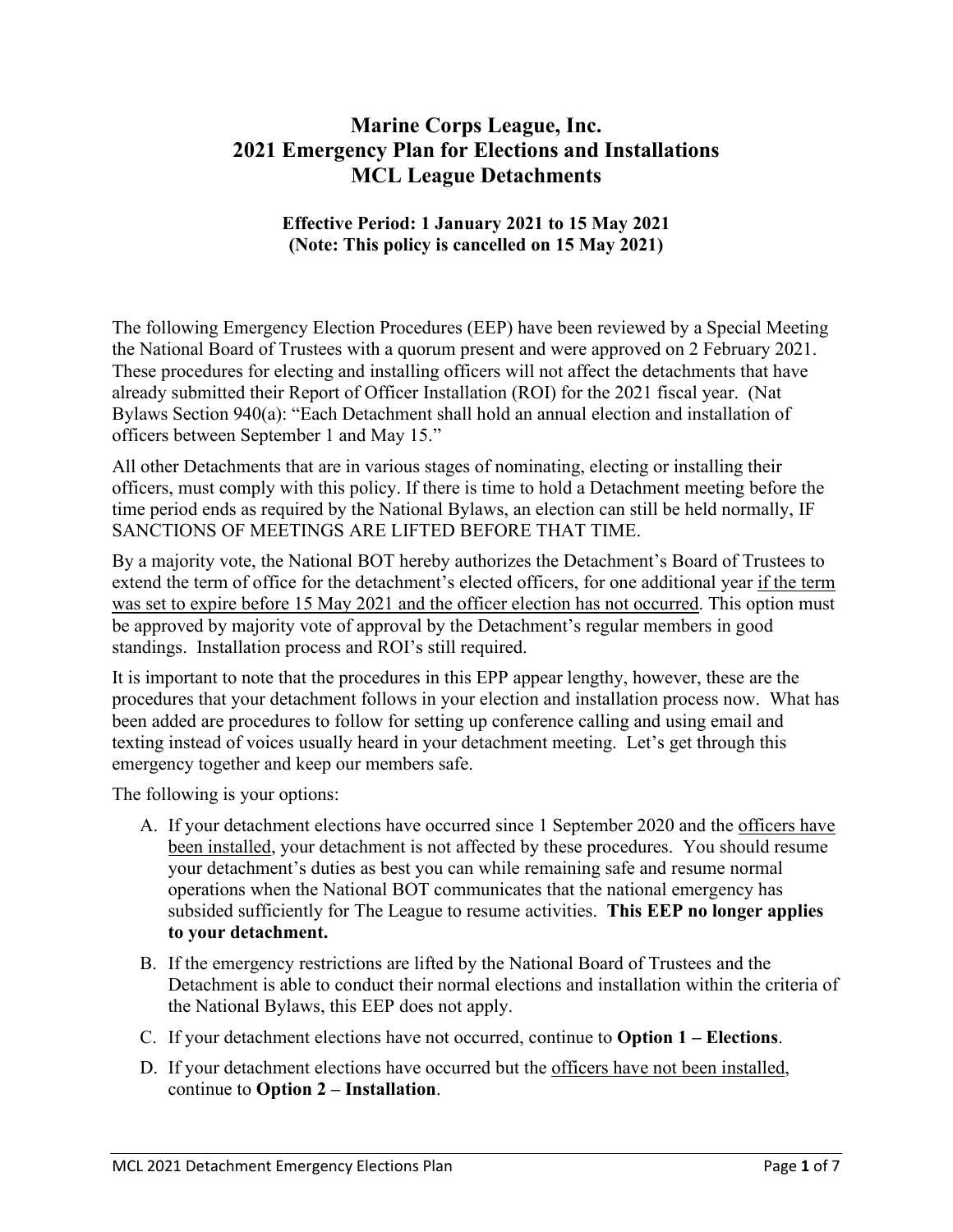## **Option 1 – Elections**

The BOT authorizes the detachments of the Marine Corps League to conduct an election meeting via conference call or Zoom in so far as the following conditions are met. Considering the emergency that precipitated these measures, the following abbreviated procedure is authorized without following the MCL meeting and election rituals. Remote elections can be conducted by telephone/teleconference; e-mail; Zoom; Go-to-Meeting; or other remote communication resources.

- A. The detachment commandant will call for a Special Meeting with the expressed purpose of electing and installing officers. If desired, the commandant may call on any detachment member for assistance in following these procedures.
	- 1. The commandant will contact:
		- a. an authorized League member who will serve as the Installation Officer (in accordance with NAP Chapter SIX, Section 6015(b)) to determine the best date and time for the meeting and
		- b. a regular member in good standing of the detachment will chair the election process. This person will need to become familiar with the election procedures.
	- 2. The detachment adjutant (see note below) will set up a conference calling or Zoom process that has the capability to have the conference call or Zoom connect for the necessary duration with all participating simultaneously. The number of participants will be the total number of current detachment officers, detachment members, all nominees, as well the current and expected appointed officers. All will need to participate in this conference call because the installation will take place immediately after the election.

#### **Note** – **The Detachment Adjutant position must be a regular member of the MCL for any election. An "acting Adjutant" can be temporarily assigned for the elections and installation process.**

If the detachment has not used a conference calling service before, an option is to use [www.freeconferencecall.com](http://www.freeconferencecall.com/) for a free conference calling site or do an Internet search for "free conference calling" for more options. It is recommended that only audio/phone conferencing be used because not all participants might not have a camera. Video conference (Zoom type) is authorized but not required.

- 3. All regular detachment members in good standing must be notified by the Adjutant of the date and time that a conference or Zoom call meeting will take place 10-15 days before the call.
- 4. The notification will be made by email, including an attachment or contained in the body of the email, the following information. Those members without email access, will be mailed via USPS the following information.
	- a. Instructions on how and when the member can participate in the conference call.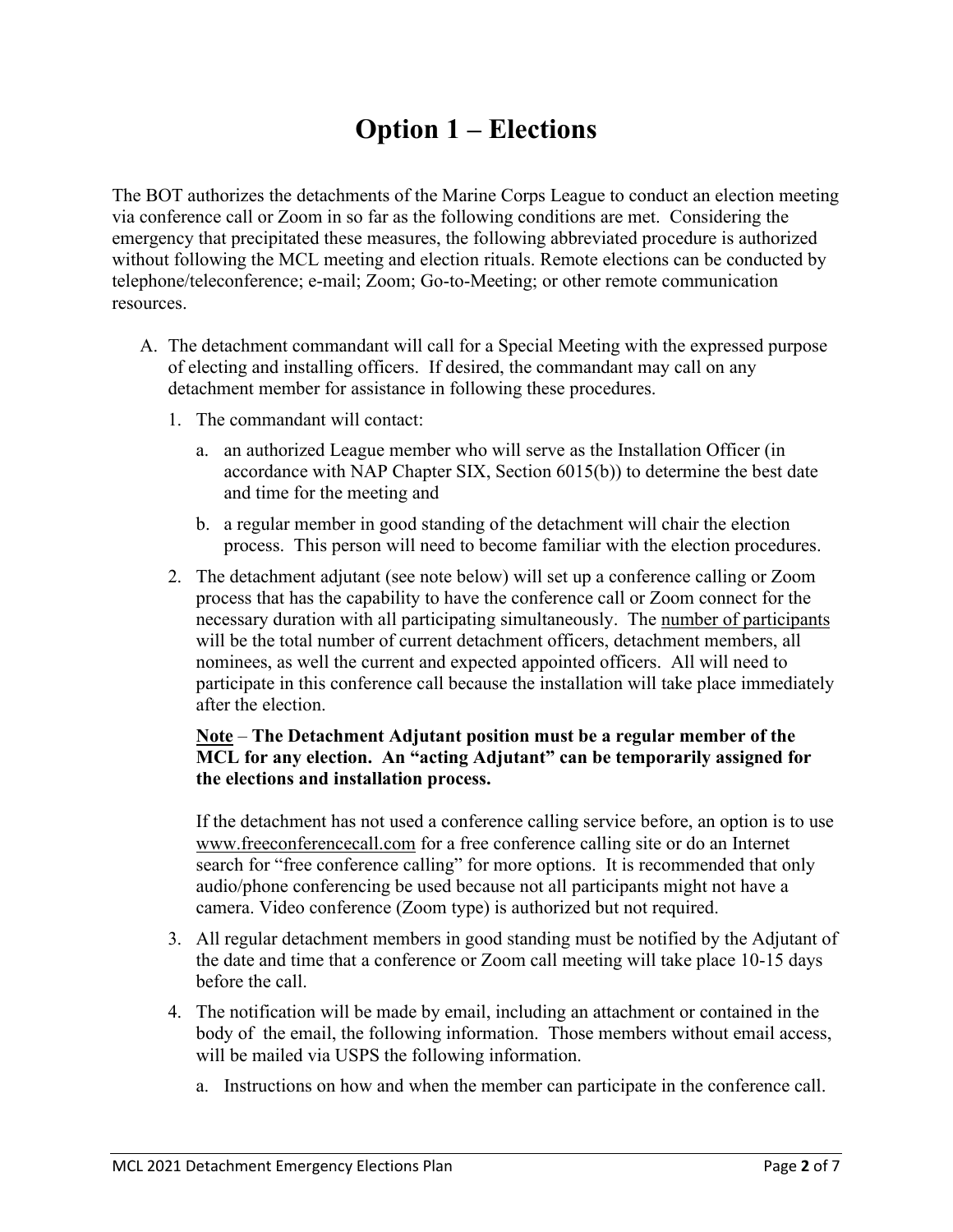- b. This EEP authorizes these procedures, overriding any restrictions that might be in the detachment or department bylaws.
- c. A list of the current detachment officers and their intention to run again in the same position or for another position for this election year. If the detachment had an election committee in place, then the committee chair presents the committee's recommendation to the Adjutant for inclusion in this email.
- d. A request for additional nominations for regular members in good standing and include the elected position, nominee's name, detachment name, their phone number and email address.
- e. The Oath of Office.
- 5. Each member will report to the Adjutant within 3 days receipt of the email and state their intention to participate and define what method they will cast their vote privately; email or text. The Adjutant will record this information.
- 6. Those members not responding after 3 days will be mailed via USPS the text of the email. They will need to respond within 4 days via telephone their intention to participate. The Adjutant will record this information.
- 7. Once a quorum as defined by the detachment's bylaws has been met, the teleconference can take place at the scheduled time.
- B. At the scheduled time the Commandant will call the meeting to order and is authorized to conduct this meeting without following the MCL meeting rituals.
- C. The Adjutant will call the roll of those present and confirm that a quorum, as defined by the detachment bylaws, of regular members in good standing is participating in the call. Th Adjutant will record the actions taking place during this call, be one of the tellers, and record the results in the minutes.
	- 1. The Commandant will then turn the meeting over to a member, the Chair, who is not running for an elected or appointed office. This could be the Nominations Committee Chair or the Installing Officer or any detachment member in good standing that is not seeking an office and is unwilling to accept a nomination/appointment to an office.
	- 2. The Chair will open the call to accept nominations, beginning with the commandant's position. Each nomination for an elective office shall be made via the conference call with the nominator identifying him/herself verbally for the record. Each nominee shall be a regular member in good standing in the Marine Corps League at the time of his nomination. No seconding is required. Each nominee, when nominated, will state to the Chair, "If elected, I (name of nominee) will accept the office of

and serve loyally, faithfully, and to the best of my ability during my term."

- 3. Step 1 is repeated for all nominees, whether contested or not. If a position is not contested, the Chair will direct the adjutant to record one vote for that member and say, "Congratulations <title>, <last name>." If a position is contested:
	- a. Each nominee for a specific office will have one (1) minute to convey to those on the conference call the reason they want the position.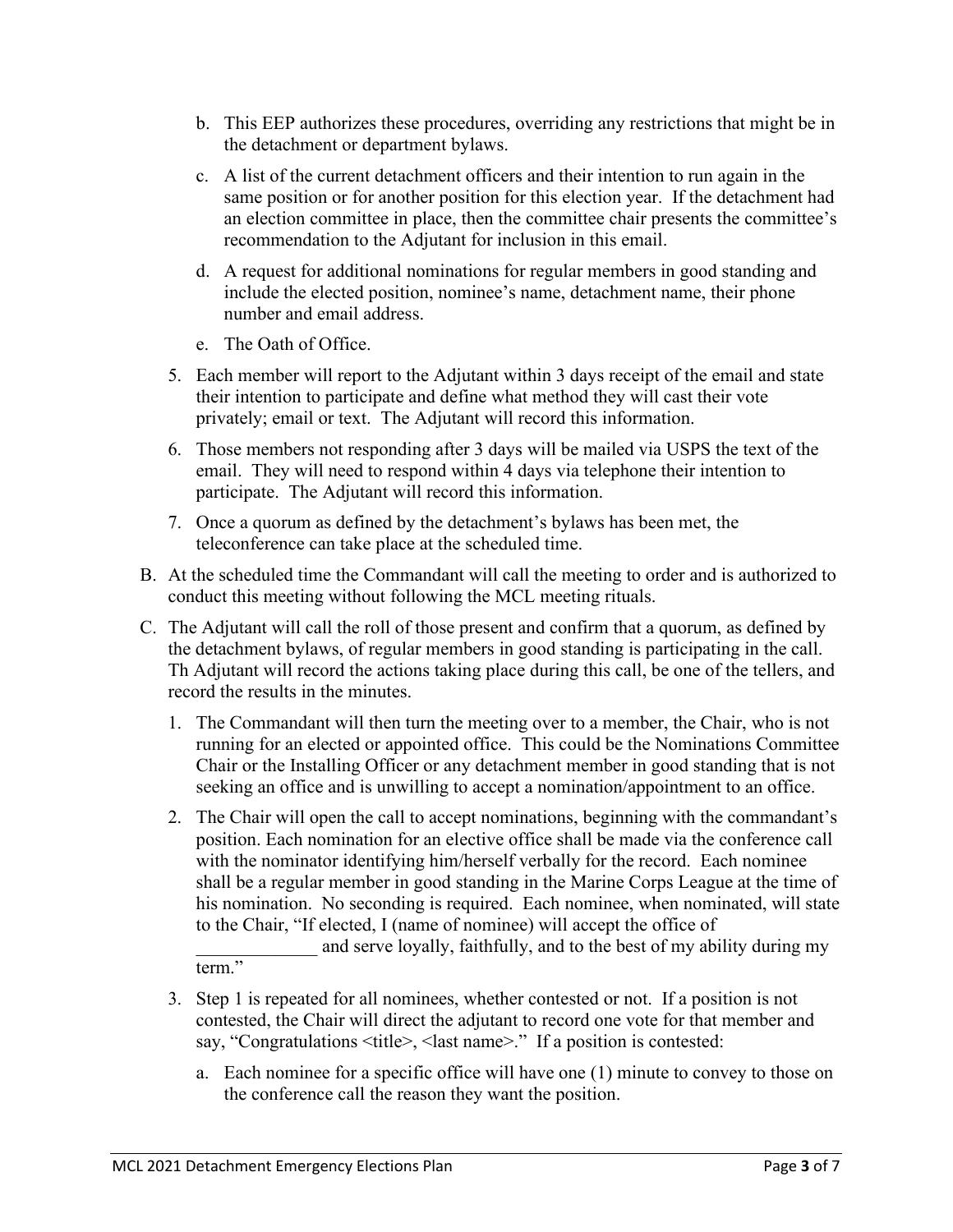- b. For that position each member on the call not running for that position is asked to reply to both the Adjutant and the Installing Officer their vote.
- c. When the Adjutant and the Installing Officer have confirmed that they have the number of votes representing the attending members, they will count the votes and communicate their count to accuracy. The Adjutant will report the winner who received over 50% of the vote. If no nominee receives over 50% of the votes, the nominee having the least number of votes is removed from the list of nominees and another vote is taken by returning to step 2.b.
- d. If additional offices are contested, return to step 2.b. and repeat until all elected offices are filled. When all offices are filled, continue.
- e. The Chair closes the election and turns the meeting over to the Installing Officer to continue the meeting with the meeting at **Option 2 - Installation**.

# **Option 2 – Installation**

The Election and the Installation must be accomplished so that the ROI needs to be at National by June 30. It is advisable that the installation take place during this election conference call because all the officers are present. The Installing Officer will recite the prayer following installation unless a Chaplain not being sworn in is present.

- A. If you have elected your officers prior to this conference call but not installed them or you are having a second conference call for the installation, continue at **Installation Set Up**.
- B. If you just elected your officers via the conference call and want to continue with the installation on this call, continue at **Installation Procedure.**

## **Installation Set Up**

The current commandant will call for a special conference call meeting with the expressed purpose of installing the officers. Only the elected and appointed officers need to participate on this call. If desired, the commandant may call on any detachment member for assistance in following these procedures.

- A. **Appoint Installation Officer:** The commandant will contact an authorized League member who will serve as the Installation Officer (in accordance with NAP Chapter SIX, Section 6015.b.) to negotiate the best date and time for the meeting within 14 days hence. The commandant will notify the Adjutant, or another member who can facilitate making the following arrangements, when the conference call will take place.
- B. **Adjutant's Call:** The Adjutant will phone or email each elected and appointed officer and document each officers' ability to participate in the conference call for the purpose of officer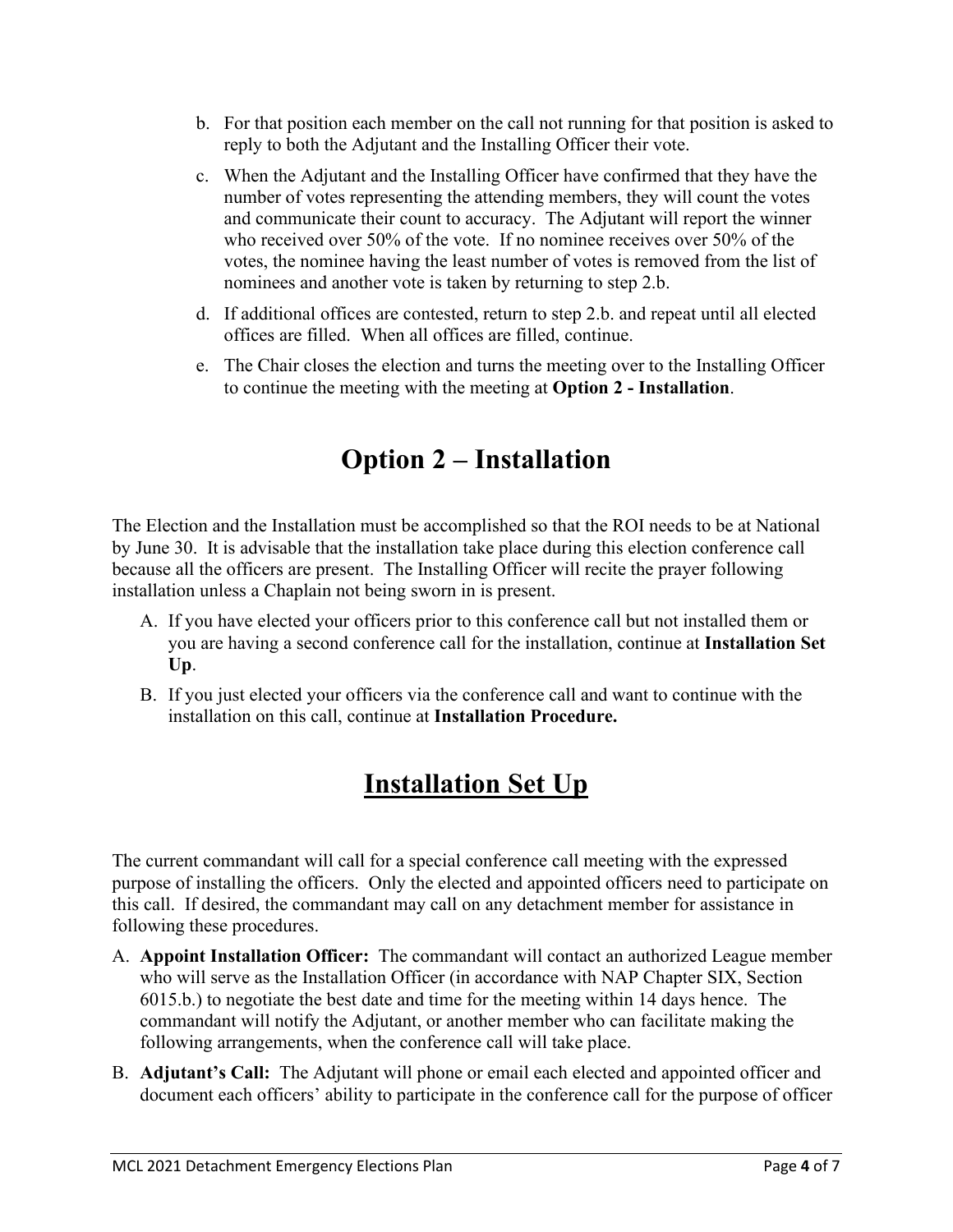installation that will take place on the appointed date and time. The adjutant will confirm and document how the officer will receive further instruction, email or USPS. If necessary, time to adjust the date so that all officers can participate, might be necessary and repeat steps 1 and 2

- C. **Set up Conference or Zoom Call:** The Adjutant will make the necessary arrangements for the conference call and document them. Follow the procedure described in **Step Option 1 – Elections, A.2.** and then resume with **Step Send Email**.
- D. **Send Email:** Once the date and time are set to ensure 100% participation, a follow up email will be sent to each officer. This email will contain a confirmation of the date and time, this document attached to the email from the National BOT explaining the reason this procedure is taking place, the Oath of Office, and an explanation of conference calling and what will occur on the conference call. Continue to **Installation Process.**

### **Installation Process**

Considering the emergency that precipitated these measures, the following abbreviated procedure is authorized without following the MCL meeting rituals:

- A. If the election had previously taken place and the reason for this conference call is Officer Installation only,
	- 1. The participants should call in at the designated time to the conference call, following the Adjutant's documented procedures.
	- 2. At the appropriate time, the Commandant will call the meeting to order.
	- 3. The Adjutant will call the roll of those present and confirm that all elected and appointed officers, the Installation Officer, and Chaplain, if available, are participating in the call. The Adjutant will record the actions taking place during this call and record the results in the minutes.
	- 4. Continue to Step B.
- B. The Installation Officer calls the meeting to order and queries the newly elected Commandant:
	- 1. Installing Officer: "Have the dues of the newly elected officers been paid and have the annual dues for each of them been forwarded to the proper offices?" The Commandant responds, "They have, Sir."
	- 2. Installing Officer: "Have each of the incoming Officers been duly and properly elected?" The Commandant responds, "They have, Sir."
- C. Installing Officer: "Newly elected Officers, you have been chosen by your fellows Marines, FMF Corpsmen, and FMF Chaplains, to lead them during the coming year. They have indicated their faith and trust in your zeal, ability and integrity and their belief that you will by earnest, honest and faithful discharge of your duties. You should become familiar with the laws of the Marine Corps League, the Department and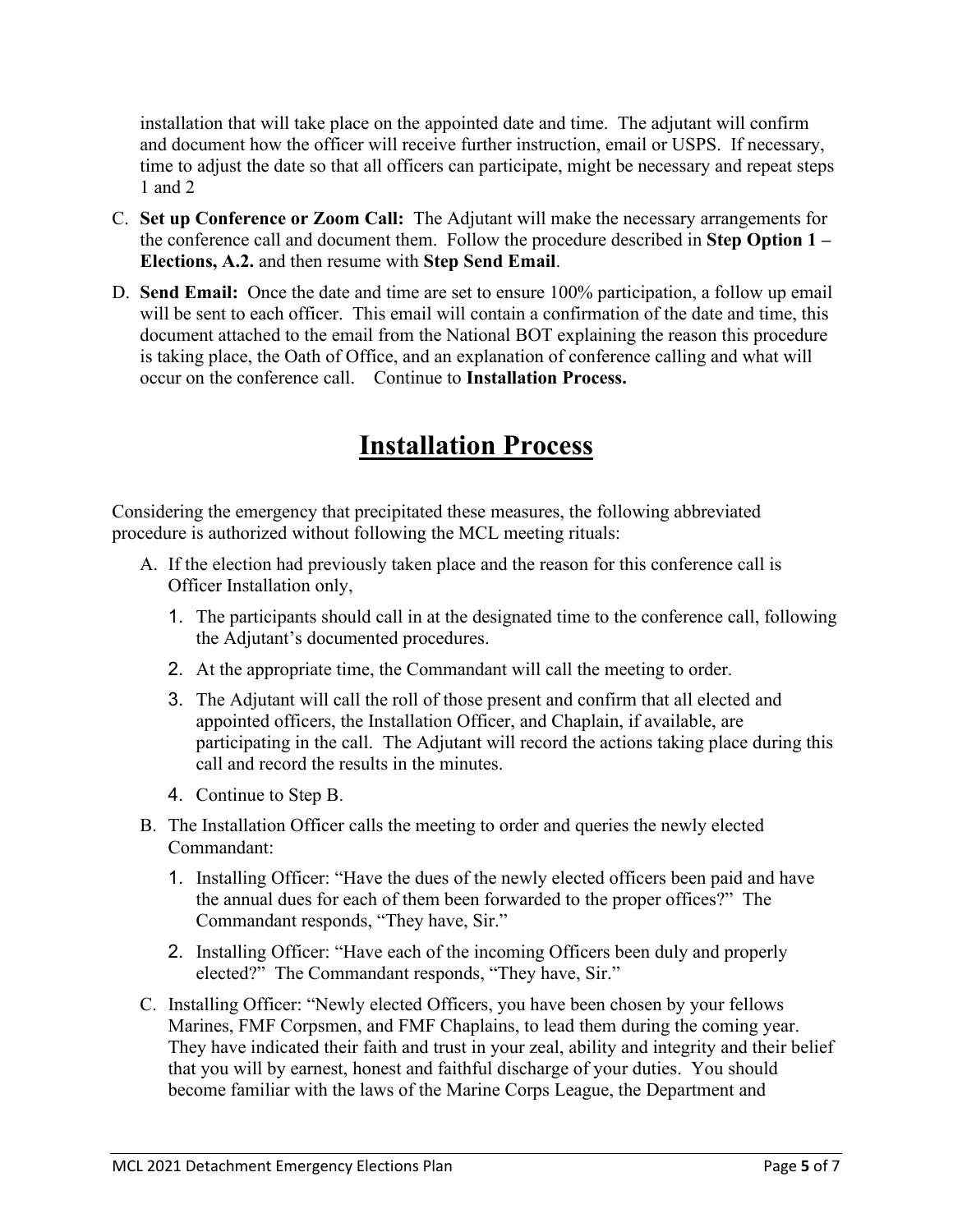Detachment, and acquire a complete knowledge of the requirements of your office. Be mindful of the purposes of the League, so that your conduct exemplifies your position. Respect and honor your deceased brothers in arms and assist and protect your fellow Marines and their families. Take every opportunity to advance the interests and welfare of the League and your Detachment. When your tour of duty has been completed, may it with justice be said that you helped to win the respect of the public for the League and your Detachment and the admiration and gratitude of your fellow Marines.

"The Oath you are about to take cannot, in any way, conflict with any political or religious views you may entertain. In view of this assurance and considering what you have heretofore heard, are you willing to accept the oath of office? If so answer-I am."

D. The Installing Officer continues: "You will follow along, reading to yourself your copy of the Oath of Office, using your own name where I use mine."

#### *Reading slowly,*

"I, <your name> do solemnly swear or affirm that I will bear true allegiance to the United States of America and to the Marine Corps League. That I will enforce and uphold, and will myself obey, the laws of the League. I shall ever bear in mind the purposes for which and the principles upon which the Marine Corps League and the Detachment were founded. I will subordinate myself to the best interests of my fellow Marines and the Marine Corps League and will never personally benefit at the expense of the League or my Detachment in the slightest degree. At the termination of my tour of duty I will surrender my office to my duly elected or appointed successor, accounting for any property that may have been entrusted to my care or custody. All this I solemnly swear or affirm. So, help me, God."

- E. The Installing Officer continues: "Following my question to you officers, the Adjutant will call your name. You will wait for your name to be called and respond, 'I do.' <Pause> "Officers, do you understand, agree to abide by, and swear by the oath you just took?"
- F. The Adjutant calls out each name beginning with the Commandant and waits for a confirming "I do" and records their affirmation.
- G. When completed, the Adjutant says: "Sir, all officers agree to the Oath of Office."
- H. The Installing Officer continues: "Commandant, Sir, upon you reposes the highest and most important responsibility that can rest upon any officer of the Marine Corps League. The Detachment is the most important unit in the League, for it is composed of the membership, which is the very heart of the League. Without the Detachment, the other units of the League would have no reason for existence. The life and growth of the League begins in the Detachment.

"Yours is a primary and compelling responsibility indeed. Hold constantly before the eyes of your fellow Marines the great principles for which the League strives. Lead and govern fairly and impartially. Strike quickly to prevent political, sectarian, or other improper debate, in your meetings. Strive to promote harmonious interest and effort among your fellow Marines.